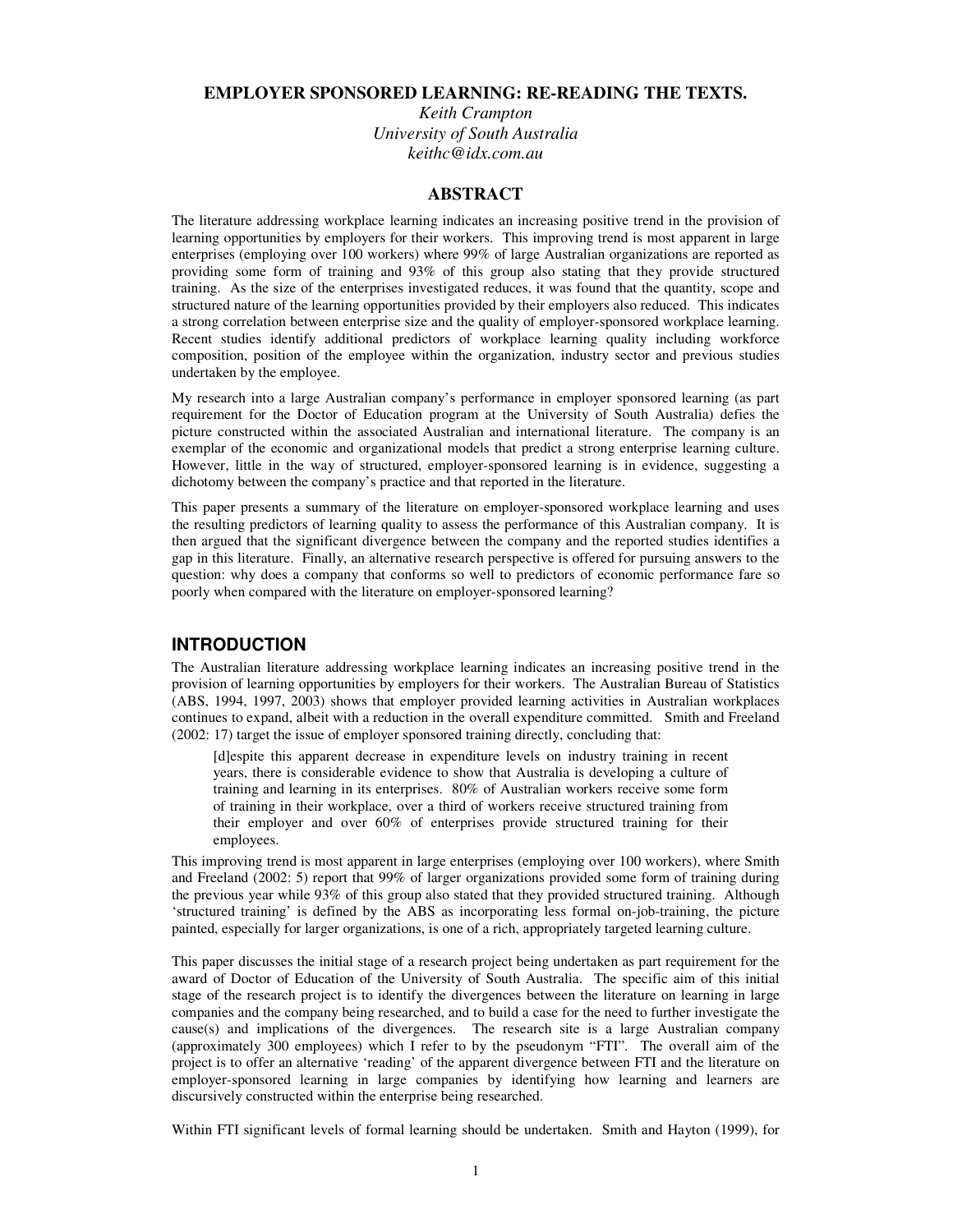example, point to a strong relationship between company size and training provision, finding that "enterprise size was very strongly associated with both the volume and diversity of training" (p. 265). There is little documentary or observational evidence that sufficient structured learning is occurring within FTI. While 'sufficient' may be a relative term that is difficult to pin down, 'insufficiency' is more easily quantified. There are only four structured learning courses that FTI provides: a Certificate IV in Workplace Assessment and Training; six-monthly refresher lectures on Occupational Health and Safety in the Workplace; induction/orientation for new employees, and a software development application course. Except for the last course, these examples are all driven by the requirements of legislation or clauses in contracts that have been mandated by customers. Outside of these prescribed courses there appears to be little obvious organized learning (formal or non-formal) occurring within FTI. The absence of professional development, skill improvement or even the provision of an understanding of how FTI performs its core functions suggests an 'insufficiency' of structured learning opportunity.

# **Employer Sponsored Learning**

Within this paper I use the terms 'training' and 'learning'. Each has a defined meaning within the literature and is not used interchangeably with the other. This is an important distinction as training is, in most respects a subset of the larger, more inclusive concept of learning. Foley (2000) treats learning as an innate, human trait, one that is involved in all human activity. The pervasiveness of learning in our lives is captured well by Foley (2000: xiii):

[p]eople learn, continually, informally and formally, in many different settings: in workplaces, in families, through leisure activities, through community activities, and in political action.

Within the workplace, then, we find a plethora of activities that may have a dimension of 'workplace learning'. Their activities may be characterized by the purpose for which they are undertaken and the degree of structure they posses. Boud and Garrick (in Boud and Garrick, 1999: 6) for example, list three major purposes as improving performance for the benefit of the organization, the learner, and society (*i.e.* a social benefit). Foley's (2000) definitions for the types of learning that are found in the workplace address these characteristics well. Formal learning, for example is characterized by "a defined curriculum and often leads to a qualification" (Foley, 2000: p. xiv) and largely encompasses the idea of 'training' (Butler, in Boud and Garrick, 1999). Non-formal learning opportunities are those that require some form of systematic instruction but usually for a single instance (learning to operate a new machine) or infrequently. Informal learning occurs when employees attempt to learn from their experiences. "It involves individual or group reflection on experience, but does not involve formal instruction." (Foley, 2000: p. xiv) Incidental learning is the final category used and concerns learning that occurs while performing other activities. The intention of the person is not to learn but to perform some other activity. The learning occurs within the context of the activity being undertaken.

What distinguishes these forms from each other is their "degree of *formalisation* – that is the degree to which learning activities are socially organized and controlled." (Foley, 2000: xv. emphasis in original). This organization and control generally increases from incidental, through non-formal and informal learning and on to formal learning activities which exhibit the most tightly controlled and systematic of approaches.

In this paper the focus is on the provision of employer-sponsored learning; formal learning opportunities for which the employer is willing to commit time, personnel and capital as an investment in employees' abilities to perform their jobs and provide a return on that investment in the form of innovation and quality. Consequently, although the informal and incidental learning addressed by Garrick (1998) is acknowledged as an important element of workplace learning, and one that is worthy of significant research effort, it is not included in this paper. This form of learning does not necessarily occur from a conscious act of the employer to commit resources that might otherwise be spent on plant or be accumulated as profit. It may not be considered as employer-sponsored learning and is thus not within the focus of my research.

# **LITERATURE REVIEW**

The literature addressing employer sponsored learning in large organizations is less expansive than might be expected. The implication made by many authors reporting on workplace learning is that the quality and quantity of learning opportunities in businesses are directly related to the size of the organization (DfEE, 2000; Johnston and Loader, 2003; Joyce *et al.*, 1995; Kearns, 2002; Lange *et al.,* 2000). Kearns (2002), for example, discusses the variation in training strategies between organizations.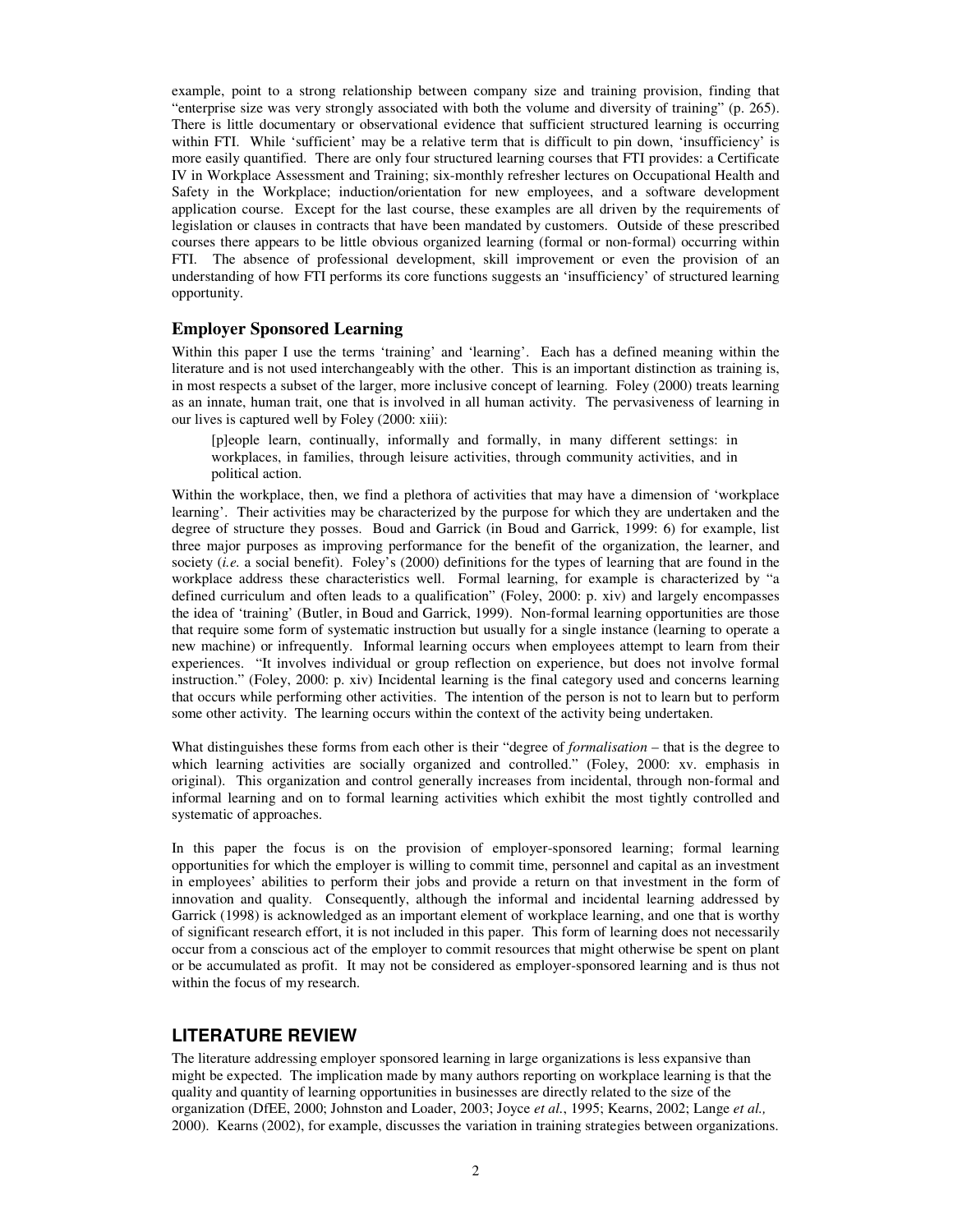Without qualification, he categorizes the data in terms of company size, showing how approaches other than on-job-training (e.g. seminars, workshops, conferences, job rotation) increase in quantity as the organization size increases. Although the data tend to support this assumption (Johnson, 2002; Statistics Canada, 2001), its acceptance as a general 'norm', and the associated assumption - that the issues surrounding employer-sponsored learning are more severe in small-to-medium enterprises (SMEs) - is prevalent in the literature.

Training issues associated with SMEs seem to be the subject of a larger percentage of reports and articles. This may be due to the perceived importance of SMEs within many Western economies. In Scotland, for example, over 98% of all companies are SMEs and collectively they employ almost half of the workforce (Lange *et al.*, 2000). In Canada and the United States SMEs account for 67% and 61%, of the workforce respectively (Cheykowski and Slotsve, 2003) while in Europe this figure is over 90% (Nottingham Research Observatory, 2002). In Australia SMEs make up almost 97% of the private sector and employ 51% of the workforce (Gibb, 1997). Although it seems common sense to view SMEs as the "driving engine of growth, job creation and competitiveness in domestic and global markets" (Nottingham Research Observatory, 2002: 3), other research challenges this view. Whincop (2001, reported in Nottingham Research Observatory, 2002: 3) for example, finds that: "apart from a few growing businesses, most SMEs provide jobs that are unstable, poorly paid and offer relatively little training".

This reported (comparative) lack of employer sponsored learning within SMEs is, however, an important issue, which attracts research grants from governments and other bodies with interests in the economic welfare of the country. The significant number of workers that are employed by SMEs suggests that many employees may not be receiving as much training and development as their colleagues in larger enterprises. In today's globalized, competitive markets, employee knowledge and skills are continually being acknowledged as key components in the success of post-industrialized economies (Garrick, 1998, Walters *et al.* in Foley, 2004). Nations that do not invest in their people and, by extension, the nation's corporate knowledge base, will lag behind their competitors. If almost half of the nation's workforce is not involved in this pursuit because of a lack of learning opportunities within SMEs, then it becomes a cause for great concern (Marlow, 1997). The reaction is to commission research into why the situation exists and to develop strategies for overcoming this lack. This leads to a rich description of workplace learning issues in SMEs but also to an impoverished understanding of how learning is constructed and operationalized in larger organizations. Simply scaling the numbers up to accommodate the larger number of employees does not take into account the significant differences between SMEs and larger enterprises. There is often a significant degree of heterogeneity in enterprise characteristics between firms of differing sizes; even within the same industry (Cheykowski and Slotsve, 2003). These differences may also drive a requirement to further differentiate between small and medium size enterprises (Johnston, 2002). Lange *et al.* (2000) also identifies the widely differing cultural characteristics of large and small firms as a core reason why the two cannot be thought of as the same.

Investigating the literature addressing enterprises of all sizes reveals a number of studies that link provision of employer sponsored learning to specific variables (ABS, 2003; Casey, in Boud and Garrick, 1999; Considine, 2000; Dawe, 2003; Smith, 2003; Smith and Freeland, 2002; Smith and Hayton, 1999; Smith and Keating, 1997; Statistics Canada, 2001). Although this literature suggests that there are many workplace learning issues that are polarized around company size, other factors do exist that appear to transcend this aspect. In a major study of workplace learning and development across Canada (Statistics Canada, 2001), it was found that several other factors are at work, including workforce composition, the employee's position within the company, industry sector, time available and the amount of previous studies undertaken by employees. This study investigated workplace learning across all Canadian provinces and within companies of all sizes and industries. Similar large scale studies by Smith and Hayton (1999) investigated 1,760 enterprises, of differing size in five different Australian industries over the period 1994-96. The study provides a well-crafted description of the state of training provision within a significant sample of Australian industries, investigating the largely untapped demand side of the training equation. The resulting model of drivers and modifiers of workplace training offers a useful tool for assessing factors that cause a company to decide to instigate training programs and policies.

A significant value in the work by Smith and Hayton is the aggregation of factors, addressed by other researchers, into one, evidential model. The three key drivers for employers providing workplace learning identified in the research by Smith and Hayton are variously addressed by other researchers, including Dawe (2002), Edwards (1997), and Figgis *et al.* (2001) on Workplace Change; Laplange and Bensted (1999) and Mathews, *et al.* (in Watkins, 1991) on Technological Change; and the Fuller *et al*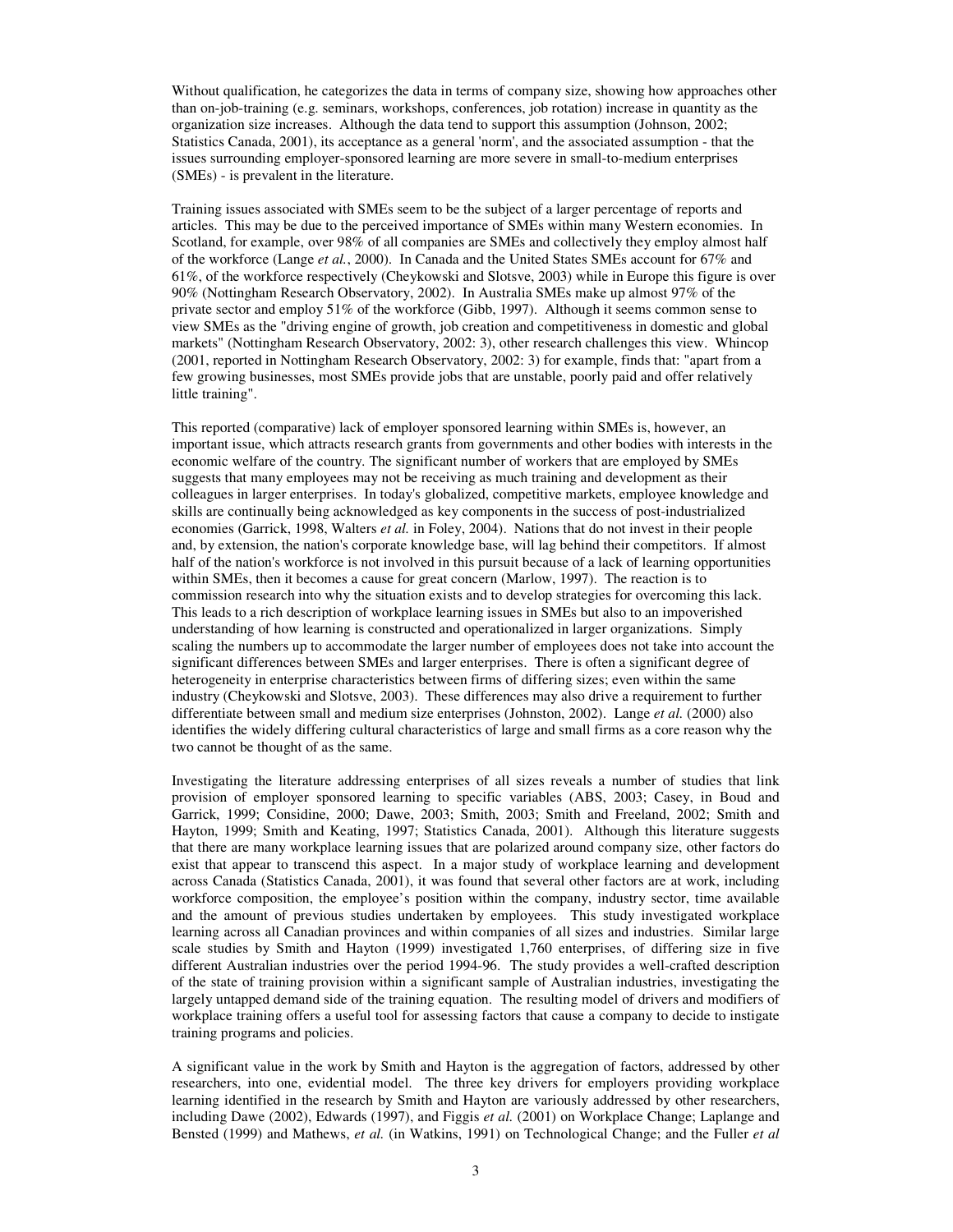(2003) and Morgan (1997) discussions on the Impact of TQM. Smith and Hayton also uncovered six 'modifiers' that determine how an enterprise implemented learning programs in response to the training drivers. These modifiers are variously addressed by other researchers including Ridoutt *et al.* (2002), Figgis *et al.* (2001), Lange *et al.* (2000) and Smith and Freeland (2002).

Table 1 illustrates the coverage of variables achieved by Smith and Hayton (1999) in comparison with similar studies.

| Factor                      | <b>Ridoutt</b> | <b>Figgis</b><br>et al | Lange<br>et al | Smith $\&$<br>Freeland | Smith $\&$<br><b>Hayton</b> |
|-----------------------------|----------------|------------------------|----------------|------------------------|-----------------------------|
| Change (Drivers)            | $\mathbf x$    | X                      |                |                        | X                           |
| Regulation/legislation      | $\mathbf x$    | X                      |                | X                      | X                           |
| Industrial relations/Unions | $\mathbf x$    | X                      |                |                        | X                           |
| Workforce composition       | $\mathbf x$    |                        |                |                        | X                           |
| Workforce permanency        | X              |                        |                |                        | X                           |
| Size of enterprise          | $\mathbf x$    |                        |                | X                      | X                           |
| Industry sector             | $\mathbf x$    |                        |                |                        | X                           |
| Australian ownership        | $\mathbf x$    |                        |                |                        | $\mathbf x$                 |
| Skill shortage              |                | X                      |                |                        | X                           |
| Management practices        |                | X                      |                |                        | X                           |
| Cost of training            |                | X                      | X              |                        |                             |
| Availability                |                | X                      | X              |                        |                             |
| Government incentives       |                | X                      |                |                        |                             |
| Enterprise culture          |                | X                      | $\mathbf{X}$   |                        |                             |
| Quality of provision        |                | $\mathbf X$            | $\mathbf x$    |                        | $\mathbf X$                 |

### **Table 1: Factors affecting the take-up of training**

Dawe (2003) also recognizes the summative utility of Smith and Hayton's findings, using them as a reference point against which to compare other research on the factors influencing the scope and volume of workplace training. The central position occupied by this work in the Australian literature makes it a useful starting point for examining FTI's performance.

# **METHODOLOGY**

## **Research Design**

The research project, of which this paper reports the initial stage, is grounded firmly within a constructionist epistemology, positing reality as socially and historically constructed (Burr, 1995). Each of us is born into a culture and adopts and adapts to that culture, taking on its rules, mores and understandings as the proper, or common sense way of living, acting and understanding the world, or reality (Crotty, 1998). As Crotty (1998: 59) puts it "We tend to take the 'sense we make of things' to be 'the way things are'." The corollary to this view is that each culture or sub-culture can construct different realities.

The constructionist perspective is made visible in this paper through the importance placed upon the texts cited in the literature review. These research reports and journal articles collectively construct a reality in which companies like FTI are good providers of employer-sponsored learning. The supporting evidence for this makes sense; the bigger the company the more resources that are available to support the development of employees. This uncritical acceptance of the 'common sense' understanding tends to subjugate other possible realities or readings of the texts. The purpose of much constructionist research, and of this project, is to break out of this "tyranny of the familiar" (Crotty, 1998: 59) and seek alternative realities or readings that better explain the situation at FTI.

The methodology adopted for the project is based upon discourse theory, again reflecting the importance placed upon texts as mediators of social construction (Gee, 1999). Within this paper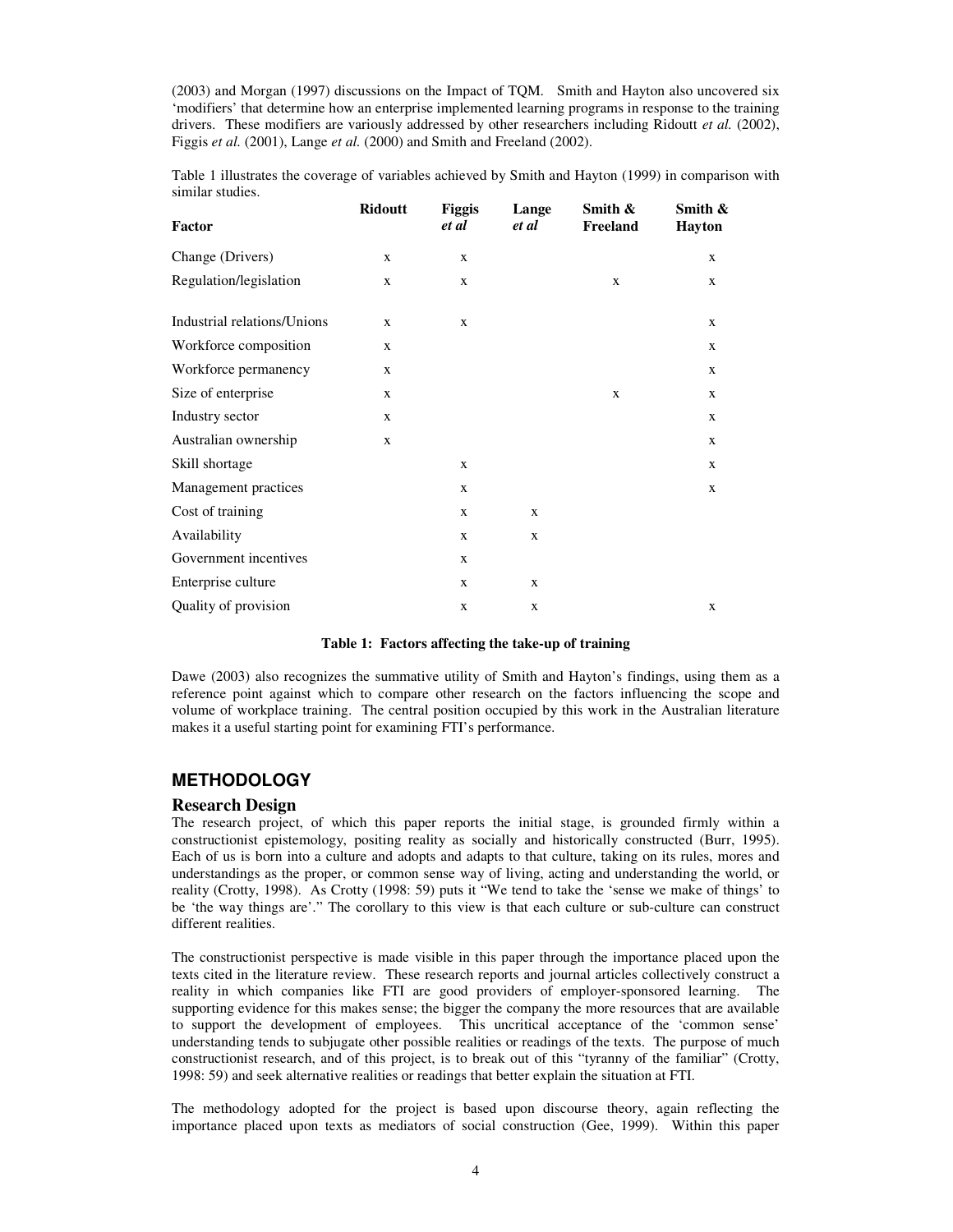discourse theory and the associated discourse analysis based methods make only a brief appearance, indicating more the intent for the subsequent research activities rather than the design adopted for this initial stage of the project.

The preparatory research reported in this paper necessarily adopts a design more closely related to that employed by the literature reviewed above. The comparisons between FTI and the literature, discussed in the next section, are based upon a post-positivistic understanding of an objective, knowable reality, and one that has no competitors. This is needed to show that by using the measures of this understanding of the world FTI does not conform and that there may be an alternative reading of this company as a provider of employer-sponsored learning.

# **Methods**

The main task in this preparatory phase of my research is the comparison of FTI to the literature. As such much of the data to be collected is resident in the existing literature on workplace learning as well as the company's documentation (quality policy, personnel records, organizational charts etc.). This second data field suggests the use of document analysis as the key collection method supplemented by informal interviews with company personnel regarding the company's background and history. The centrality of document analysis to this stage of my research is underscored by Mertens (1998) who locates a company's history and current way of doing business within its documents and records, and relates their value to the fact that "[t]he researcher cannot be in all places at all times; therefore, documents and records give the researcher access to information that would otherwise be unavailable." (p. 324).

Although document analysis is the core of this data collection activity there are some data that can only be collected by interviewing long term members of the company. This is particularly so when attempting to identify how the company began, its history and the industries it works within. For these situations informal interviews were conducted with people who have been employed with the company for much of its history.

This background information, in concert with the interrogated company documents allowed me to construct a sound picture of the company in terms of its formal and informal practices. This allowed me to compare these two pictures, seeking out the similarities and differences.

# **COMPARING FTI TO THE LITERATURE**

In this section I compare the extant literature on factors affecting learning in the workplace with the situation within FTI. The aim is to show that FTI diverges significantly from the outcomes of the study undertaken and reported by Smith and Hayton.

# **Training Drivers**

Smith and Hayton (1999) identify three chief drivers that 'immediately give rise to a demand for training within the enterprise' (p. 262); workplace change, new technology and quality initiatives. They found the three drivers appearing consistently in both phases of their study and across industries and organization size. All three may be seen as change related, affecting the way work is performed in the enterprise and the way the need for training is identified. These drivers act as warning signs, or indicators that training needs to be implemented to forestall any threat to the success of the changes being undertaken.

FTI is a relatively new company, being incorporated in 1981 and originally employing less than ten people. The company increased in size rapidly during the late 1980s at the same time that Flexible Specialization (FS) was emerging as an influential discourse in organizational design (Casey, 2002; Littler, 1991). During the expansion the company adopted most of the characteristics of this approach, providing differentiated product variety, exploiting Information and Communications Technologies (ICT) as a multiplier of human effort, decentralizing control geographically and encouraging (limited) participation in decision making. The one aspect of Flexible Specialization that does not appear to have been adopted is the continuous upgrading and multi-skilling of employees (Littler, 1991). In its place FTI has adopted a practice of hiring in skills whenever they are seen to be lacking for a specific project or contract. Associated with this approach is the recruitment of skilled labour when new technologies are needed. The accreditation of FTI to ISO Quality Standard 9001 has mandated certain training requirements, among them the need to understand and implement the QA system. This has given rise to the conduct of periodic QA lectures for all employees to ensure that the QA system is employed in accordance with the Quality Assurance manual. Few initiatives associated with quality,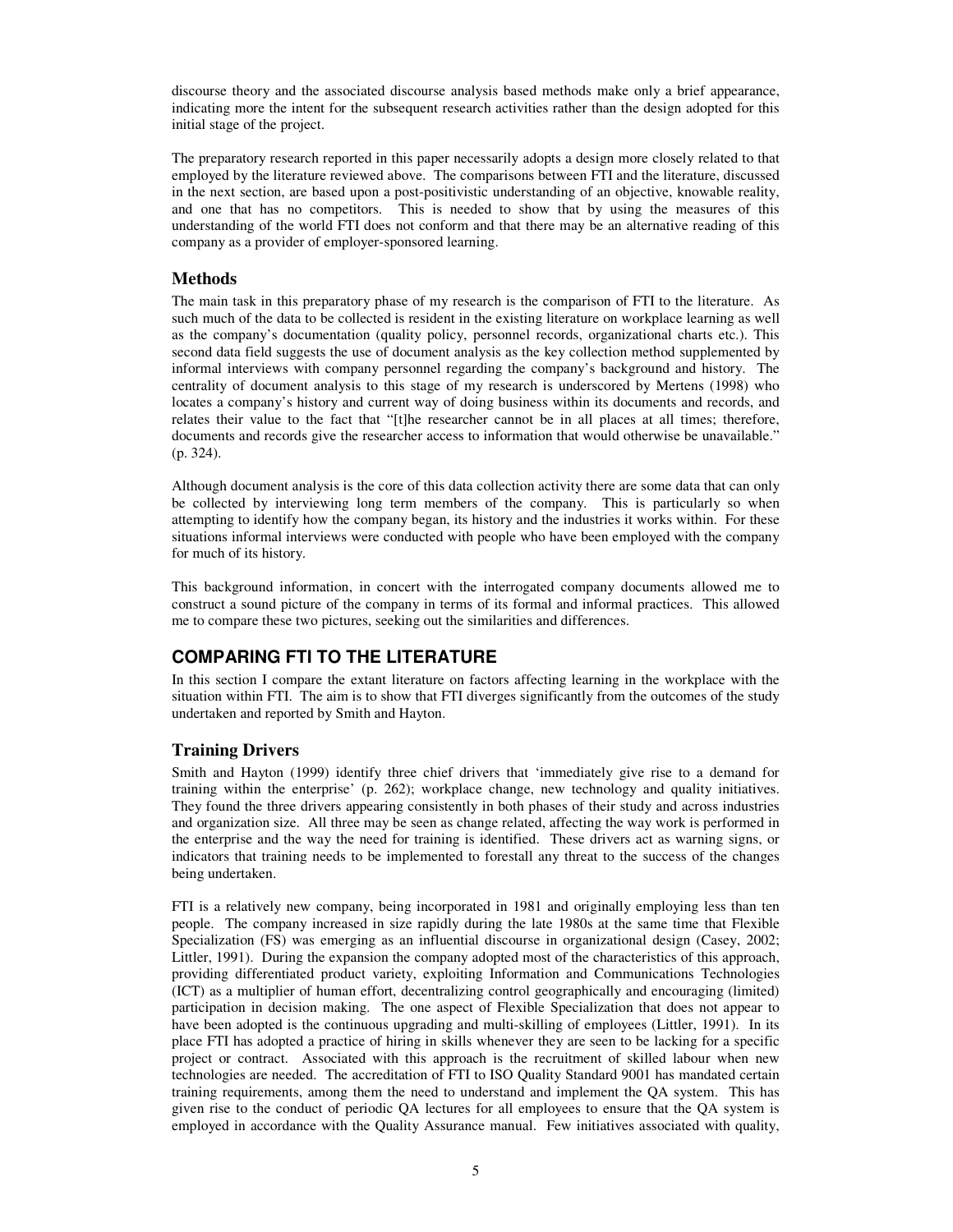and linking to workplace training have arisen.

When assessing FTI for its compatibility with Smith and Hayton's (1999) training drivers, it appears that a 'pick and choose' approach has been adopted. Most aspects of FS and the introduction of new technologies that accord with FTI's owner's views have been embraced while those that do not have been abandoned for other, less costly options. Similarly the workplace training related requirements of ISO 9001 seem to have been implemented at their barest minimum level.

## **Training Modifiers**

Although explaining why companies initially decide to implement change-related training programs, the training drivers do not adequately identify the enormous diversity of training arrangements that seem to result from the same three initiators. Smith and Hayton found a broad spectrum of training practices employed in the data, suggesting that there are additional factors contributing to the variability of training provision in the workplace. Close analysis of the data revealed six additional variables that modified the effects of the initiating training drivers, "influencing the nature and extent of training activity." (Smith and Hayton, 1999: 258). The six moderators identified are presented below, with the way in which they relate to FTI addressed.

## **Company Size**

FTI appears to defy the literature when looking at the connections between company size and the amount and types of training and learning that occur within the workplace. Smith and Hayton (1999) establish a strong link between enterprise size and both volume and diversity of training: the larger the company, the greater is the volume and diversity of training provided. The Australian Bureau of Statistics (2003) classifies FTI as a "large" enterprise, employing over 100 employees. In the ABS report on Employer Expenditure and Practices in Australia (ABS, 2003), a positive correlation also is made between company size and expenditure on training, stating "Larger employers were more likely than smaller employers to provide structured training to their employees" (p. 2). Similar findings are evident in other reports of Australian employer training expenditure (Considine, 2000; Hall *et al.,* 2002; Kearns, 2000, Lange *et al.,* 2000) suggesting that FTI, with over 300 employees, should be providing significantly more structured learning opportunities than it presently appears to.

#### **Industry Traditions of Training**

Smith and Hayton (1999) found a strong correlation between training provided by enterprises and the traditions associated with learning in the enterprises' industry sector. FTI is situated within two industry sectors, Vocational Education and Training (VET) and the Defence Industry. Both industries display traditions which value learning highly. The VET literature is replete with examples addressing the importance, form and approach to workplace training. Indeed, the *raison d'etre* of VET is adult learning, suggesting a range of strong traditions that embrace learning and its importance in the workplace. Maglen (cited in Chappell *et al.*, 2002) defines the scope of Australian VET industry as allencompassing, threading through all aspects of work-related learning by stating that VET addresses:

all educational and instructional experiences be they formal or informal, pre-employment or employment related, off-the-job or on-the-job that are designed to directly enhance the skills, knowledge, competencies and capabilities of individuals, required in undertaking gainful employment, and irrespective of whether these experiences are designed and provided by schools, TAFE or higher education institutions, by private training providers or by employers in industry and commerce. (p. 4)

The Defence Industry is a conglomeration of other industries whose focus is the Australian Defence Organization (ADO), encompassing the military services and their support organizations. Many companies serving the ADO employ a significant percentage of ex-military personnel. There are 48 people at the research site and twenty-nine of these are either ex-military personnel or have worked within the ADO as public servants. Similarly, the senior managers of FTI are exclusively ex-ADO employees. The ADO commits a significant portion of its annual budget to learning. The Defence Force, for example, has approximately one-third of its entire strength involved in training (administering, teaching or learning) at any one point in time.

As a member of both VET and Defence industries, FTI should embody a strong ethic and commitment to training, resting upon a solid tradition of identification and satisfaction of learning needs for workers. Again, FTI does not seem to reflect this finding by Smith and Hayton. FTI's training policy, for example, is fully expressed on two pages of the company's Quality Manual, suggesting that learning is not a valued aspect of the company's culture. In similar vein only four structured learning programs appear in the company's internal training catalogue.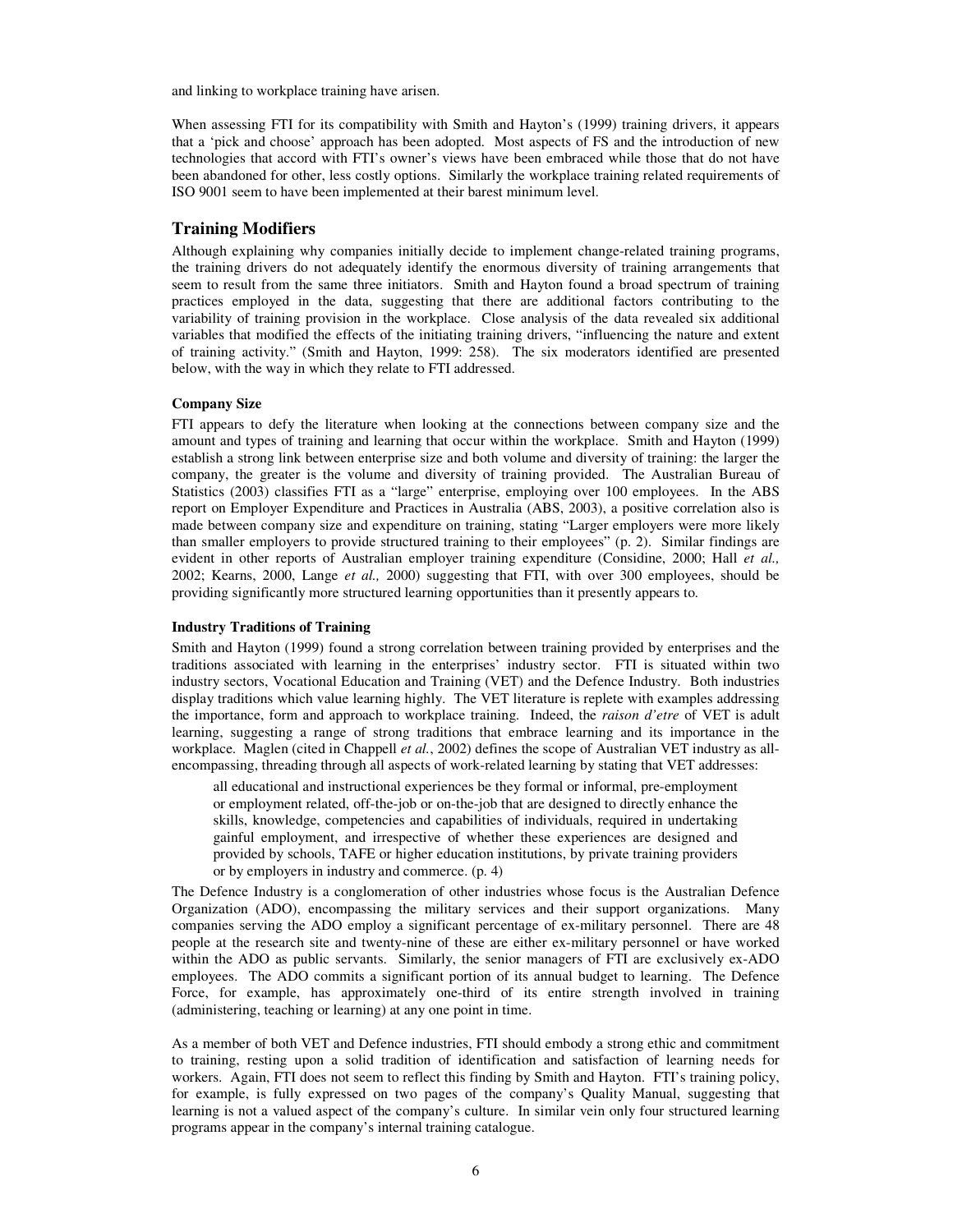### **Occupational Structure**

The mix of occupational groups within the enterprise was also seen to influence training practices. Smith and Hayton cite Australian evidence that indicates a positive correlation between employees holding post-compulsory educational qualifications and the likelihood of further training. Thus,

[t]hose enterprises with higher numbers of managers and professionals in their workforces will tend to provide more training and often this training will be formal and off-job in nature. The survey data confirm this analysis." (Smith and Hayton, 1999: 266)

Of the 300 employees within FTI over 73% hold post-secondary qualifications. The majority are technical, trade and post-trade qualifications, with a small cadre of professional software and electronics engineers – and an even smaller group of professional educators. Based upon this demographic FTI should be providing significant levels of additional formal training to these cohorts. As mentioned above, FTI conducts only four structured courses within the workplace. Formal, off-job training is rarely provided, other than equipment supplier training for systems that FTI is contracted to develop training courses for. This finding is mitigated to an extent by the company's agreement to support employees undertaking external formal learning programs that directly improve their current job skill sets. However, the undertaking of education and training programs by employees is usually at their own instigation, and not as an objective identification of the need by the company, suggesting that the company's strategy for corporate knowledge building adopts a *laissez-faire* approach.

#### **Industrial Relations**

Reflections of the machinery of Australian Industrial Relations are seen in this variable. It was award restructuring and enterprise bargaining that emerged as important processes in the provision of training within organizations surveyed. The authors indicate that "industrial relations has a strong influence on the climate for training" (Smith and Hayton, 1999: 266) but could not find strong links to specific, consistent examples across industries or enterprises. The weak linking in the study, and the authors' assertion that industrial relations was an *influence* on the *climate* for training suggests that it is a general factor without definable impact on any specific characteristics of workplace training.

This is one of the few areas in which FTI appears to correlate with the findings of Smith and Hayton. It is stressed, though, that this is a variable that is only weakly correlated to specific impacts on workplace learning. The company has no unionized labour structures in place. Although some employees may be members of trade unions or equivalent professional associations, there are no mechanisms for them to intervene with the company's management on their members' behalf. Most employees are hired on annually renewable contracts – a measure possibly designed to provide flexibility in staffing within the confines of federal or state unfair dismissal legislation. The absence of an advocate for employees may contribute to the lack of training, as no opportunity is available for workers to collectively bargain for such features of employment contracts. Why employees do not lobby management on the lack of training is an aspect of my proposed research that aims (in part) to investigate this apparent passivity.

#### **Management Attitudes**

Smith and Hayton found a fragmented approach to training within the respondents' organizations. It was found that senior management commitment to the principles of training is not always reflected in action by the middle managers. This aspect is largely an unknown factor in FTI and represents a key focus for research. It is intended to interview the Managing Director and both General Managers, as well as a cross section of the operational management staff with the aim of discerning the discourses that drive their thinking and action in relation to workplace learning.

#### **Company Organization**

Although Smith and Hayton do not explicitly address the impact of enterprise organizational structure on the provision of learning opportunities, it is suggested in their research that there is a link. This may be seen primarily in their discussions on workplace change and the introduction of new technology. Both of these training drivers are addressed by Watkins (1991) who encapsulates their impact into a discussion focusing on flexible organizational structure, flexible technology and flexible labour, and "educating the flexible worker" (p. 40). The thesis is that a smaller, more highly skilled workforce, able to turn its collective hand to differing production methods and technologies is required to staff the equally flexible firm. Burns (1995) coordinates these links between the flatter organizational structure, flexible labour, and the need for training:

[t]he reality is that fewer employees are covering all the jobs and therefore doing more types of work. The flatter organization does not mean doing more with less but doing more differently. Tasks are approached in a much smarter way, and this is facilitated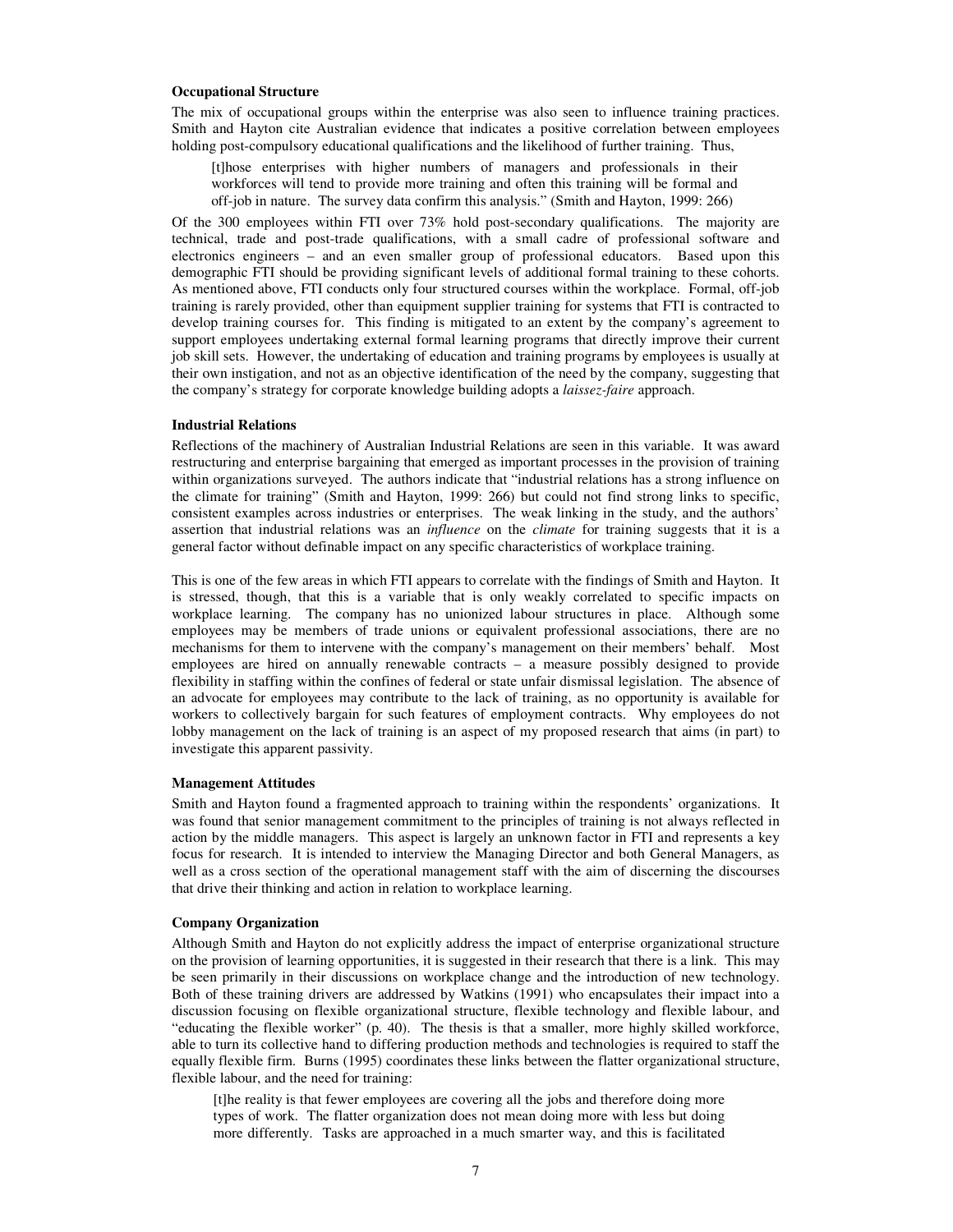### because *education and training has enabled employees' perspectives to change.* (p. 71, emphasis added)

The way FTI is organized is a good example of Prior and Sabel's Flexible Specialization model as discussed by Burns (1995), Littler (1991) and Valentin (1999), or as McIntyre and Solomon (1999: 8) characterize it "the new workplace [where] work is organized around fluid teams…organizational decisions are made in cross-functional meetings…[and] flexibility is central to all operations, processes and employee understandings of their work." Within FTI a highly skilled core workforce is supplemented by employees on part-time or contract labour agreements, or work is sub-contracted to companies who can provide the necessary specialist labour for a specific period. This allows FTI to retain its core competencies while expanding and contracting as the need for labour dictates.

Flexibility is also required of employees within the core labour group of a flexible company. They are required to continually develop or renew their skills to meet the demands of economic competitiveness (Garrick, 1998: 42). It is in this area that the comparisons between FTI and the Flexible Secialization model break down. Although organizationally FTI exhibits the flexibility to adapt to new products and service requirements by consumers, it does not appear to be committed to employer-sponsored learning.

To restate the research problem, the preceding discussion presents a puzzling picture of a company that appears to fit well with the literature on contemporary organizational understanding with the exception of one, significant characteristic: structured employee learning seems to be poorly addressed. FTI is a model of the Flexible Specialization thesis, operating in diverse markets, altering its form and product lines to suit customer needs and employing innovative technologies in support of a (relatively) small, flexible workforce. The major divergence from this model is seen in the paucity of employersponsored learning opportunities provided to employees to ensure their continued skill flexibility. This divergence is revealed in Smith and Hayton's (1999) findings and is supported by the other studies cited earlier.

# **Blank Spots**

Analysis of the literature discussed above suggests the existence of a "blank spot" (Wagner, 1993) in the research addressing employer sponsored learning in the workplace. Blank spots are holes in the body of knowledge that have yet to be adequately addressed – "What [researchers] know well enough to question but not answer are their blank spots" (Wagner, 1993: 17). Although the field of workplace learning research has been well trodden by investigators, little evidence is present as to why a company the size of FTI seems to defy the research findings. Wagner (1993) believes that the disciplinary perspective from which the researcher conducts investigations may be responsible for the emergence of blank spots in the knowledge landscape. Different disciplines employ their own collection of methodologies and methods to conduct research within their own fields of interest. Wagner (1993: 16) provides a matrix of "analysis themes" versus "phenomena under investigation" to illustrate how different researchers develop knowledge patterns made up of areas of research (phenomena) and methodologies (analysis themes). Where a cell in this matrix does not form part of a standard pattern, a blank spot in the knowledge landscape may exist.

It is apparent that the research approaches employed in the literature discussed above form a knowledge pattern derived from a post-positive analysis theme, investigating the phenomena of workplace learning that is constructed through an economic rationalist discourse (Casey, 2002). The researchers in this field characteristically employ large scale surveys of companies to search out definable patterns of behaviour to explain why enterprises provide training for their employees, of what types and how much. They consistently adopt a post-positivist position, seeking out an objective truth that will explain, without significant reservations, the how and why questions of workplace learning. The methodology used is consistently quantitative, relying on statistical patterns of behaviour to explain findings. Survey responses, for example, are quantified and evaluated against a set of criteria to determine which categories the companies surveyed fit into. Where interviews are conducted an objective perspective is adopted, accepting that interviewees' responses are 'reality' and that the researcher has little impact on the responses given (Alvesson, 2002).

The blank spot identified focuses on the inability of much of the literature to explain the way workplace training is implemented within FTI. It has been shown that the existing rationalist perspectives do not explain the paucity of structured learning at FTI and possibly, by extension, the situation existing in the 40% of companies that do not provide adequate structured training for their employees (Smith and Freeland, 2002).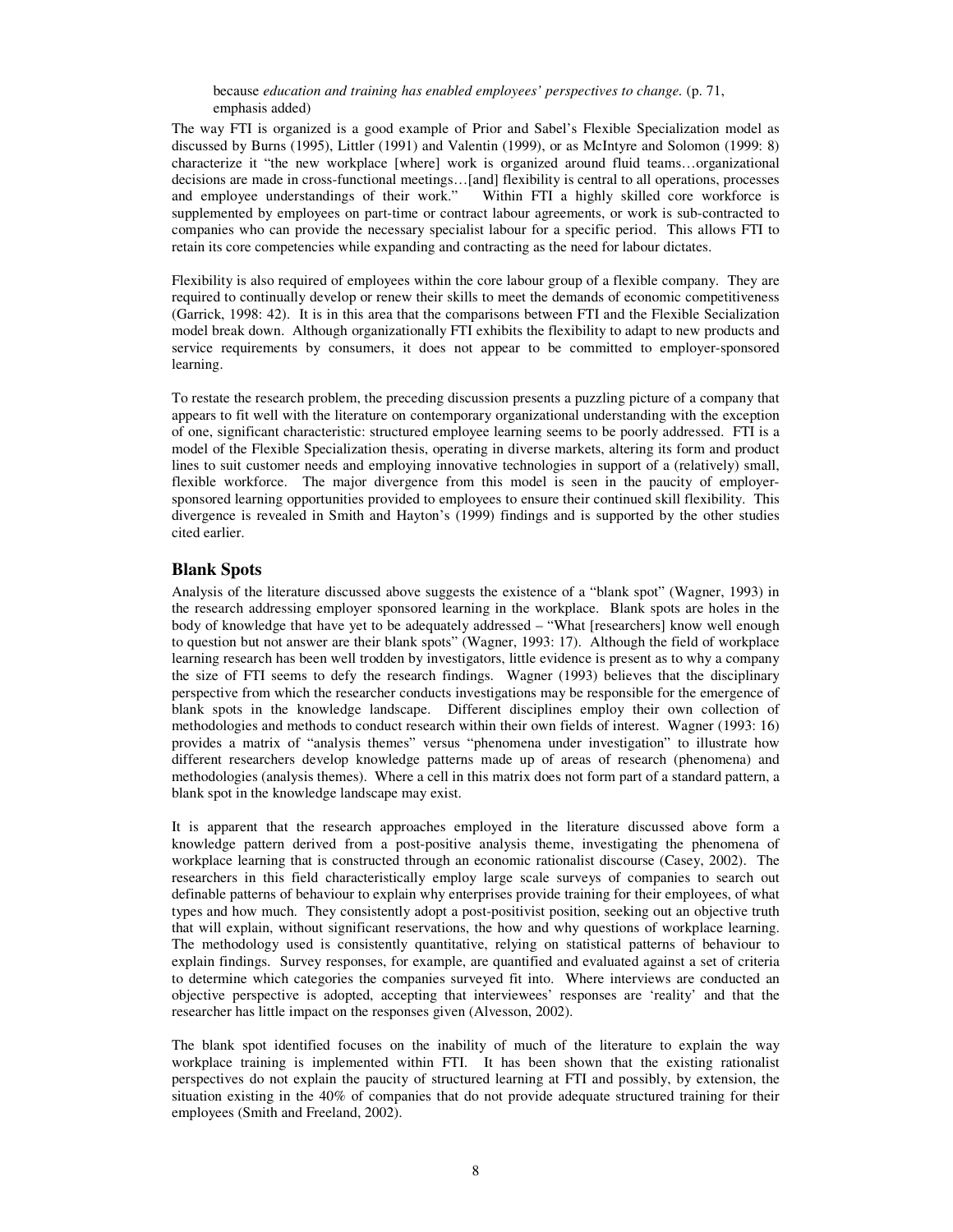# **CONCLUSION**

This paper has compared the company at the focus of my research specifically against the work of Smith and Hayton (1999) and more generally against several other sources, each of which supports and correlates with Smith and Hayton. The analysis indicates that FTI, although an exemplar of the flexible specialization model of organization design, appears to diverge from the picture painted in the literature when assessed as a provider of structured learning opportunities for employees. If FTI was not such a good example of the flexible specialization form of enterprise (noting the importance this model places on development of employee skill flexibility) its approach to employer sponsored learning might be seen as part of a larger organizational design issue. However, when this single divergence from flexible specialization is coupled with FTI's comparison with the literature on workplace learning in Australian industries, there are indications that a gap in this literature exists, one that may require an alternative reading to explain what appears to be a genuine dichotomy.

It is proposed that a more appropriate understanding of FTI might be arrived at by adopting a discourse analytic methodology, interrogating the written texts (company policy, web site, job advertisements *etc.*) and verbal texts derived from interviews in pursuit of the discourses that construct learning and learners within the company. By naming these discourses it is expected that a better understanding of why FTI appears to provide inadequate learning opportunities will be arrived at, providing the company's owner with options for improving this situation.

This, however, is in the future. It is hoped that the comparisons made between the existing literature and FTI will provide a tool against which other practitioners might compare their own workplaces, deciding whether the literature adequately describes their enterprises or, as in my case, an alternative reading is necessary.

# **REFERENCES**

Alvesson, M 2002, *Postmodernism and social research.* Open University Press, Buckingham.

Australian Bureau of Statistics (ABS) 1994, *Employer training expenditure, Australia, July to September, 1993.* AGPS, Canberra.

Australian Bureau of Statistics (ABS) 1997, *Employer training expenditure, Australia, July to September, 1996.* AGPS, Canberra.

Australian Bureau of Statistics (ABS) 2003, *Employer training expenditure, Australia, July to September,2002.* AGPS, Canberra.

Beker, G 1993, *Human Capital. A theoretical and empirical analysis with special reference to education.* The University of Chicago Press, Chicago.

Boud, D & Garrick, J 1999, 'Understandings of workplace learning', in *Understanding learning at work,* eds D Boud, & J Garrick, Routledge, London.

Burns, R 1995, *The adult learner at work.* Business and Professional Publishing, Chatswood NSW

Butler, E 1999, 'Technologising equity: the politics and practices of work-related learning', in *Understanding learning at work.* eds D. Boud, & J. Garrick, Routledge, London.

Casey, C 1999, 'The changing contexts of work', in *Understanding learning at work.* eds D. Boud, & J. Garrick, Routledge, London.

Casey, C 2002, *Critical analysis of organizations.* Sage Publications, London.

Chappell, C; Solomon, N; Tennant, M; and Yates L 2002, *Researching the pedagogies of the new vocationalism.* UTS Research Centre for Vocational Education and Training.

Cheykowski, R & Slotsve, G 2003, *Working Paper B03-2003: Employer sponsored training by firm size.* Industry Canada, Ottawa, Ontario.

Considine, G 2000, *Vocational education and training and the labour market: A statistical profile.*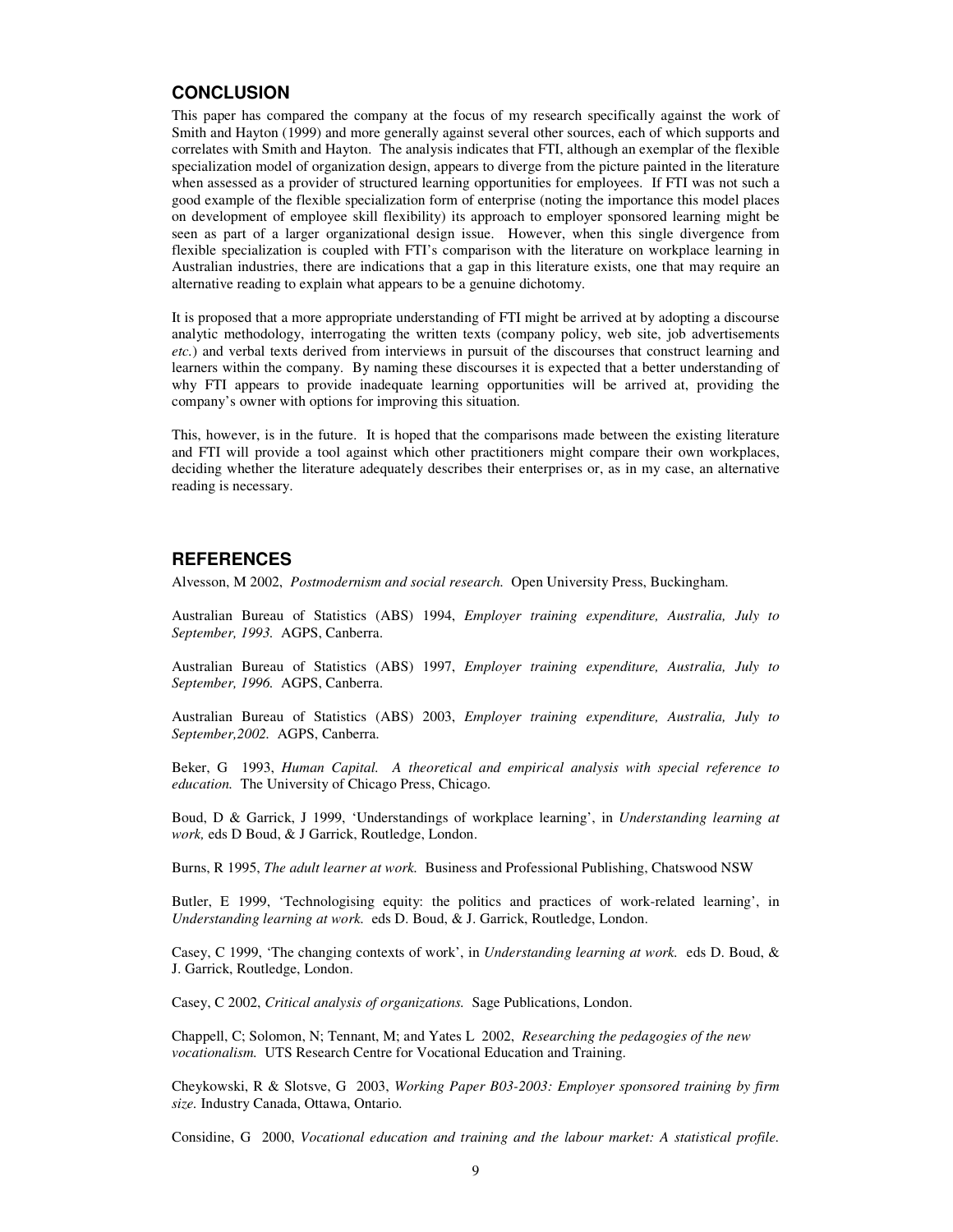Australian Centre for Industrial Relations Research and Training (ACIRRT), University of Sydney.

Crotty, M 1998, *The foundations of social research. Meaning and perspective in the research process.* Allen & Unwin, Crows Nest.

Dawe, S 2002, *Focusing on generic skills in training packages.* NCVER, Leabrook S.A.

Department for Education and Employment (DfEE) 2000, *Learning and training at work 2000.* DfEE, London.

Edwards, R 1997, *Changing places? Flexibility, lifelong learning and a learning society*. Routledge, London.

Figgis, J, Alderson, A, Blackwell, A, Butorac, A, Mitchell, K & Zubrick, A 2001, *What convinces* enterprises to value training and learning and what does not? A study in using case studies to develop *cultures of training and learning.* NCVER, Leabrook, S.A.

Foley, G (ed) 2000, *Understanding adult education and training, 2 nd edition.* Allen and Unwin, Crows Nest, Australia.

Foley, G (ed) 2004, *Dimensions of adult learning. Adult education and training in a global era.* Allen and Unwin, Crows Nest, Australia.

Fuller, A, Ashton, D, Felstead, A, Unwin, L, Walters, S and Quinn, M 2003, *The impact of informal learning at work on business productivity. Final Report to the DTI October 2003.* The Centre for Labour Market Studies, Leicester.

Garrick, J 1998, *Informal learning in the workplace. Unmasking human resource development.* Routledge, London.

Gee, J 1999, *An introduction to discourse analysis. Theory and method.* Routledge, London.

Gibb, J 1997, *VET and small business. Review of research.* NCVER, Adelaide.

Hall, R, Buchanan, J & Considine, G 2002, *You value what you pay for. Enhancing employers' contributions to skill formation and use.* ACIRRT, University of Sydney.

Johnson, S 2002, 'Lifelong learning and SMEs: issues for research and policy.' *Journal of Small Business and Enterprise Development, Vol. 9, No. 3, pp. 285-295.*

Johnston, K & Loader, K 2003, 'Encouraging SME participation in training: identifying practical approaches.' *Journal of European Industrial Training, Vol. 27, No. 6, pp.273-280.*

Joyce, P, McNulty, T, & Woods, A 1995, 'Workforce training. Are small firms different?' *Journal of European Industrial Training. Vol 19, No. 5, pp. 19-25.*

Kearns, P 2002, *Are two worlds colliding? The provision of training and learning services for small business.* National Centre for Vocational Education Research (NCVER), Leabrook S.A.

Lange, T, Ottens, A & Taylor, A 2000, 'SMEs and barriers to skills development: a Scottish perspective.' *Journal of European Industrial Training Volume 24, Number 1.*

Laplange, P & Bensted, L 1999, *The role of training and innovation in workplace performance.* Productivity Commission Staff Research Paper, AusInfo, Canberra.

Littler, C 1991, *Technology and the organization of work.* Deakin University Press, Geelong.

Maglen, L 1996, '*VET and the University, inaugural professional lecture.'* Department of Vocational Education and Training. University of Melbourne.

Marlow, S 1997, 'So much opportunity - so little take up: The use of training in smaller firms.' *Journal of Small Business and Enterprise Development, Vol. 5, Number.1.*